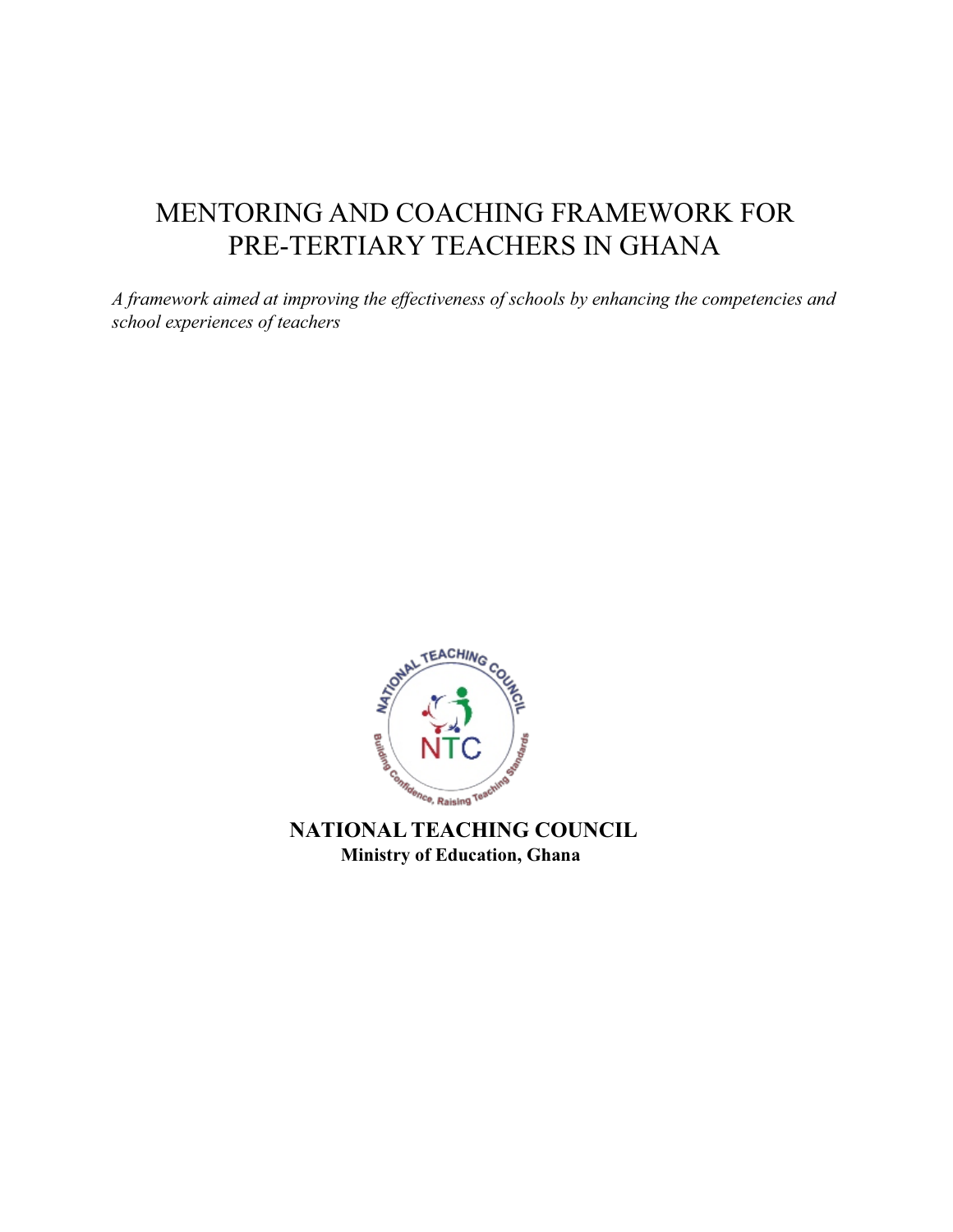#### **Copy Right: ©** 2020

All rights reserved including translations. No part of this publication may be reproduced or transmitted in any form or by any means, electronic or mechanical, including photocopying, recording or duplication in any information storage and retrieval system, without permission in writing from the publishers.

# **Credits**

# **Lead Team:**

- 1. Prof. Eric Nyarko-Sampson Council Chairperson, NTC
- 2. Prof. George Kankam CPD Committee Chairperson, NTC
- 3. Dr. Christian Addai-Poku Executive Secretary, NTC
- 4. Mr. Lawrence Sarpong, Ag. Director, Department of Professional Development of Teachers, NTC

# **Review Team:**

- 1. Hayley Niad Inclusive Development Partners
- 2. Anne Hayes Inclusive Development Partners
- 3. Angela Affran Inclusive Development Partners
- 4. Rhoda Enchil UNICEF
- 5. Agnes Arthur UNICEF
- 6. Prof. Samuel K. Hayford University of Education, Winneba

# **Funding Institutions:**

- 1. The World Bank
- 2. Right To Play
- 3. UNICEF

Technical Personnel: Dr. Emmanuel Adjei-Boateng, University of Ghana

National Teaching Council ProWeb Ministry of Education Ghana P.O. Box 0686 P.O. Box 247 Osu, Accra Accra Tel.: No. 0244177788



#### **Published by: Designed and Printed by:**

Email: info@ntc.gov.gh Email: proweb2000@yahoo.com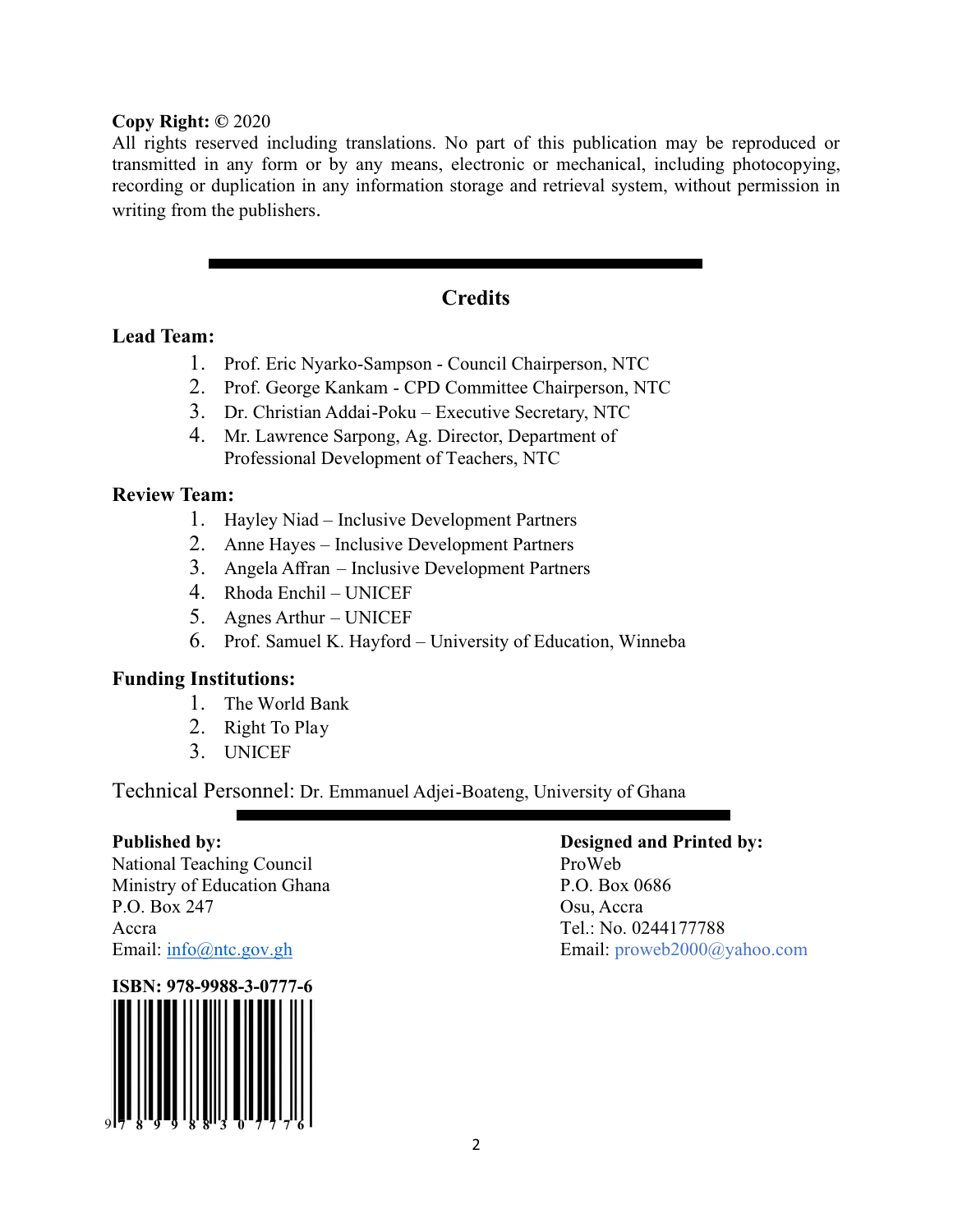# Table of Contents

| 1.                                                                                     |  |
|----------------------------------------------------------------------------------------|--|
|                                                                                        |  |
|                                                                                        |  |
|                                                                                        |  |
|                                                                                        |  |
| Knowledge and understanding of the learner and its implications for teaching  12<br>2. |  |
|                                                                                        |  |
| 3.                                                                                     |  |
|                                                                                        |  |
|                                                                                        |  |
| 4.                                                                                     |  |
| Mentor/Coach Supports and Indicators of Mentee Learning and Development 14             |  |
|                                                                                        |  |
| Mentor/Coach Support and Indicators of Mentee Learning and Development 15              |  |
|                                                                                        |  |
|                                                                                        |  |
|                                                                                        |  |
|                                                                                        |  |
|                                                                                        |  |
|                                                                                        |  |
| GUIDELINES FOR CONDUCTING HIGH PERFORMANCE COACHING AND MENTOR  17                     |  |
|                                                                                        |  |
|                                                                                        |  |
|                                                                                        |  |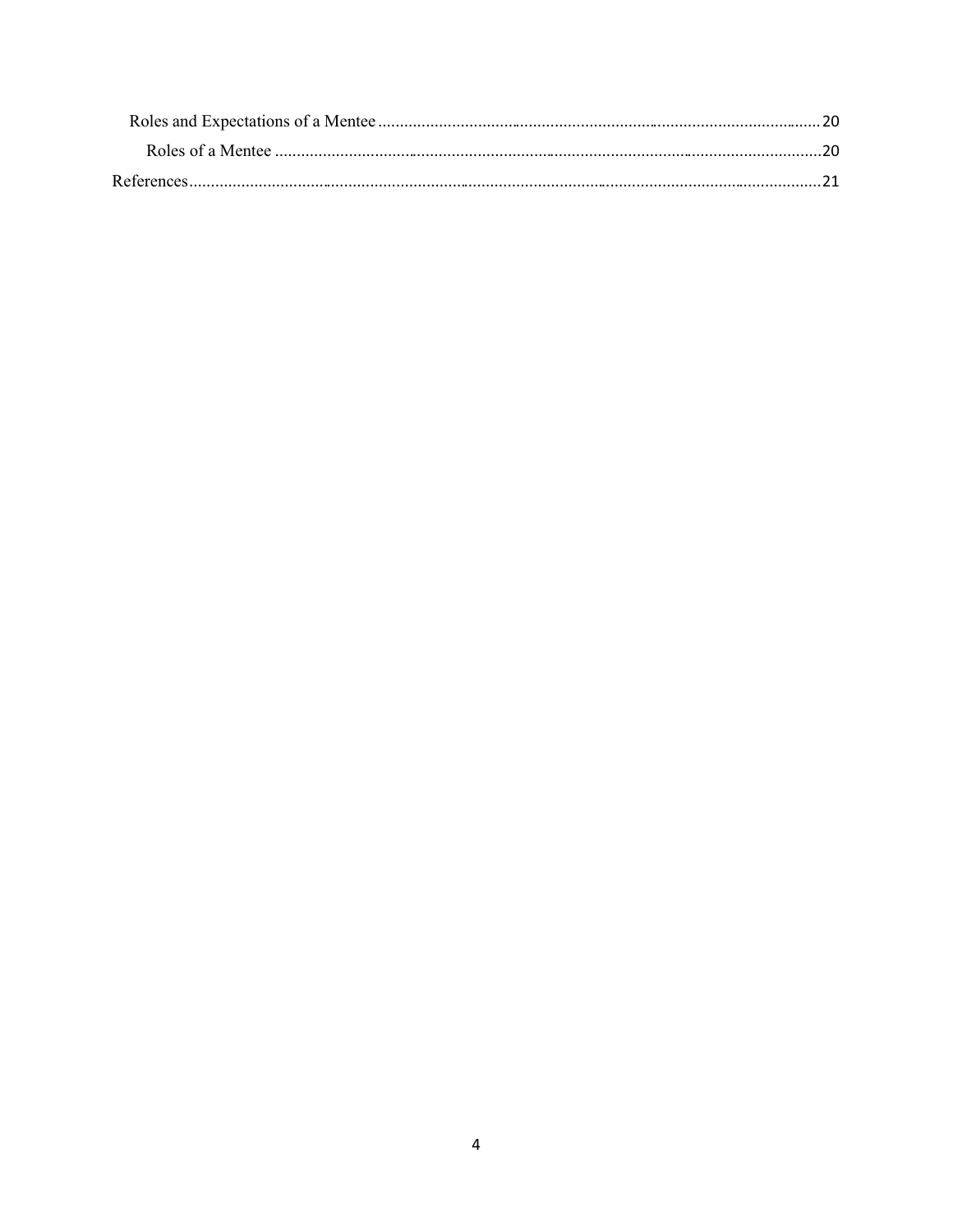#### **ACKNOWLEDGEMENTS**

The National Teaching Council (NTC) wishes to acknowledge and thank RIGHT TO PLAY for providing financial support to ensure that a framework of mentoring and coaching aimed at improving the effectiveness of teachers in Ghanaian schools is developed. The agency is again grateful to the management of Right To Play for releasing their key staff to support the write up, share valuable field experiences that guided the development and completion of the Coaching and Mentoring framework. Again, the Council is grateful to the following institutions for releasing their staff to support the

development process of this framework:

- Ministry of Education
- UNICEF Ghana
- University of Education Winneba
- Right To Play Ghana
- National Association of Private schools
- Ghana National Association of Teachers
- Coalition of Concern Teachers
- Ghana National Association of Graduate Teachers
- National Nursery Teacher Training Center

Special appreciation goes to the technical working group whose efforts saw the completion of the National Mentoring and Coaching framework. They include:

- Prof. Eric Nyarko-Sampson; University of Environment and Sustainable Development
- Prof. George Kankam; University of Education, Winneba
- Dr. Christian Addai-Poku; National Teaching Council
- Dr. Emmanuel Adjei Boateng; University of Ghana, Legon
- Rev. Dr. Kwesi Nkum Wilson; Komenda College of Education, Komenda
- Lawrence Sarpong; National Teaching Council, Accra
- Kwabena Gao; Right To Play, Ghana
- Kojo Adu; MoE
- Frank Korang; NNTTC
- Patrick Nii Sackey; CCT
- Lawrence Ofei; Right To Play, Ghana
- Frimpong Kwarteng; Right To Play, Ghana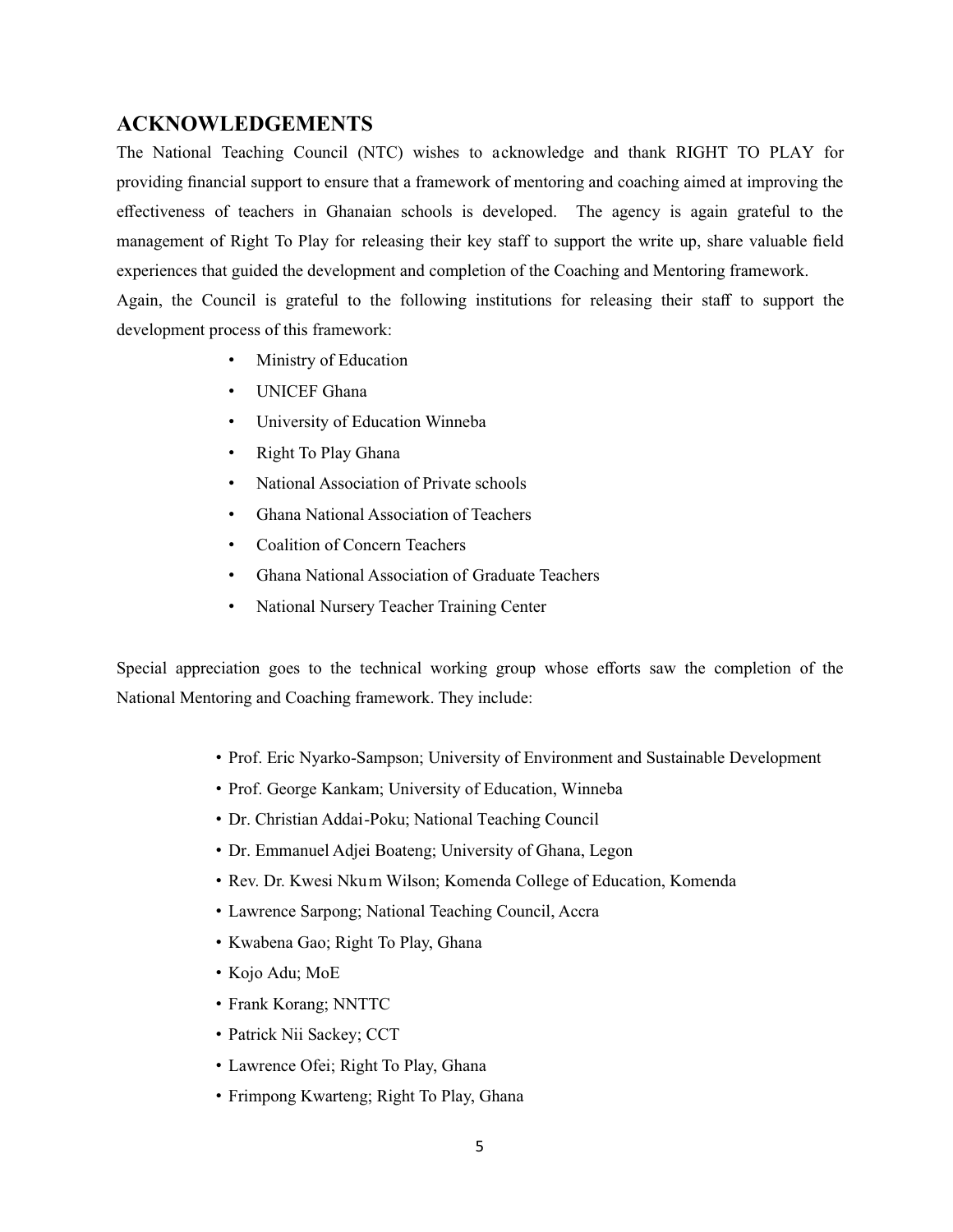#### **FOREWORD**

Teacher Training, Development and practice are the fulcrum of teacher professionalism as well as a determinant factor of learners' attainment. The way teachers are trained, developed and equipped to demonstrate their competences affect how their learners conceptualise knowledge.

The National Teaching Council has therefore designed this policy framework to guide how teachers are mentored to effectively support learners meet curriculum expectations.

This document known as Coaching and Mentoring Framework has been carefully designed to focus on four main thematic areas termed 'The Pillars'. These four pillars are essential in teaching and learning as they underpin educational psychology and learning theories. These four pillars include:

- i. Knowledge of the Curriculum
- ii. Knowledge of the learner
- iii. Knowledge of the school
- iv. Knowledge of the community

The delivery of the content of the pillars is tied to specific mentoring and coaching models such as reflective practitioner model, clinical suppression model and coaching for high performance model and this can be done through play-based learning.

It is required, in accordance with the existing teacher professional development arrangements, that any programme or material designed to support coaching and mentoring of teachers at preservice and in-service levels should be aligned to the pillars of this document. Each of the pillars has a goal and content areas which are aligned with to the National Teachers' Standards and the Standard-based curriculum. In addition to the goals and content, each pillar ends with indicators that help to assess how mentoring and coaching programmes are carried out by mentors and mentees as well as the extent to which the mentoring and coaching enhance teachers' competencies.

Unpacking this framework through the pillars enables teachers appreciate the content of the curriculum and the diverse learning needs of the learners.. The four pillars can help teachers to understand how the school and the community can influence teaching and learning. It is grounded in literature that understanding the curriculum, the learner, the school and the community enables the teacher develop age appropriate lessons and strategies to support learners with diverse needs in more inclusive manner.

It is therefore recommended that Teacher Education Institutions, school mangers, service providers for in-service teacher education and training programs, and other teacher education practitioners in Ghana use the four pillars and the recommended models to align their programs and content.

**Christian Addai-Poku (PhD) Executive Secretary**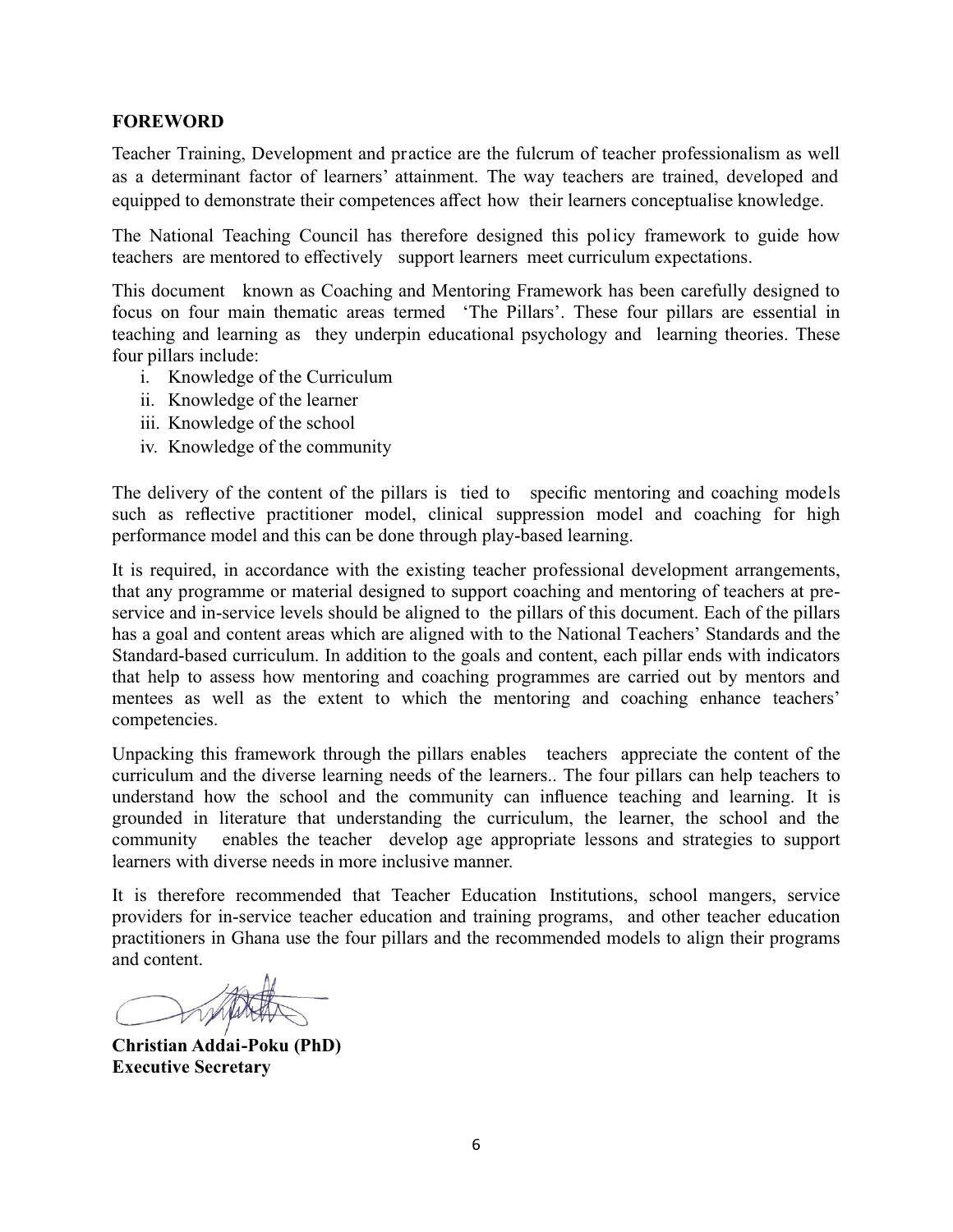#### **BACKGROUND: TEACHER PREPARATION AND DEVELOPMENT**

#### **Introduction**

The *Mentoring and Coaching Framework for Pre-Tertiary Teachers in Ghana* is to serve as a guide and standards against which all mentoring and coaching and related activities will be based and assessed. These include the writing of manuals for training mentors and coaches of teachers as well as the writing of manuals to guide the work of mentors and coaches of teachers.

Several significant reforms are taking place in Ghana concerning teacher education and teacher professional development aimed at strengthening the capacity and professionalism of teachers in our schools so that they can be effective in their work. These reforms include the introduction of licensing for teachers, making teacher professional development mandatory for teacher practice and progression, writing of promotion exams, upgrading the curriculum of the initial preparation of teachers in the Colleges of Education, from 3-year Diploma in Basic Education to 4-year B.Ed. in Basic Education, with a specialism. Given the stated reforms, mentoring and coaching of teachers (beginning and veterans in schools and educational systems) remain one of the significant means of ensuring teachers' development beyond the training they received from the initial preparatory programs. Mentoring and coaching of teachers is important because it enhances teacher effectiveness and leads to school improvement and effectiveness. As an approach to teacher development and school improvement, mentoring and coaching build new knowledge, challenges teacher beliefs, strengthens classroom practice, enhances student learning, and improves students learning outcomes (Moyle, 2016). For mentoring and coaching to achieve its desired outcome, there is the need for a national framework, which will serve as a guide for the practice of mentors and coaches of teachers as well as training of mentors and coaches. The framework will streamline, strengthens and institutionalize the practice of mentoring and coaching of teachers in Ghana. This will further enhance the professional outlook of teaching in the country.

#### *The Rationale*

This framework comes in to fill a vacuum in teacher professional development in Ghana. Previous teacher professional development efforts in the country were focused mainly on the initial preparation of teachers in the Colleges, with limited professional learning, support and development opportunities in the schools for teachers after their initial training. Mentoring and coaching of in-service teachers is virtually non-existent in our schools. Efforts to institute mentorship and coaching training programs by different service providers have also not been well streamlined and regulated. There is no guideline to support teacher mentoring and coaching activities in the country. Teachers in our schools are not benefiting from mentoring and coaching as strategic avenues for promoting teacher learning, development, and effectiveness. This framework provides the direction for all stakeholders involved in the mentoring and coaching of teachers in Ghana, including and not limited to service providers.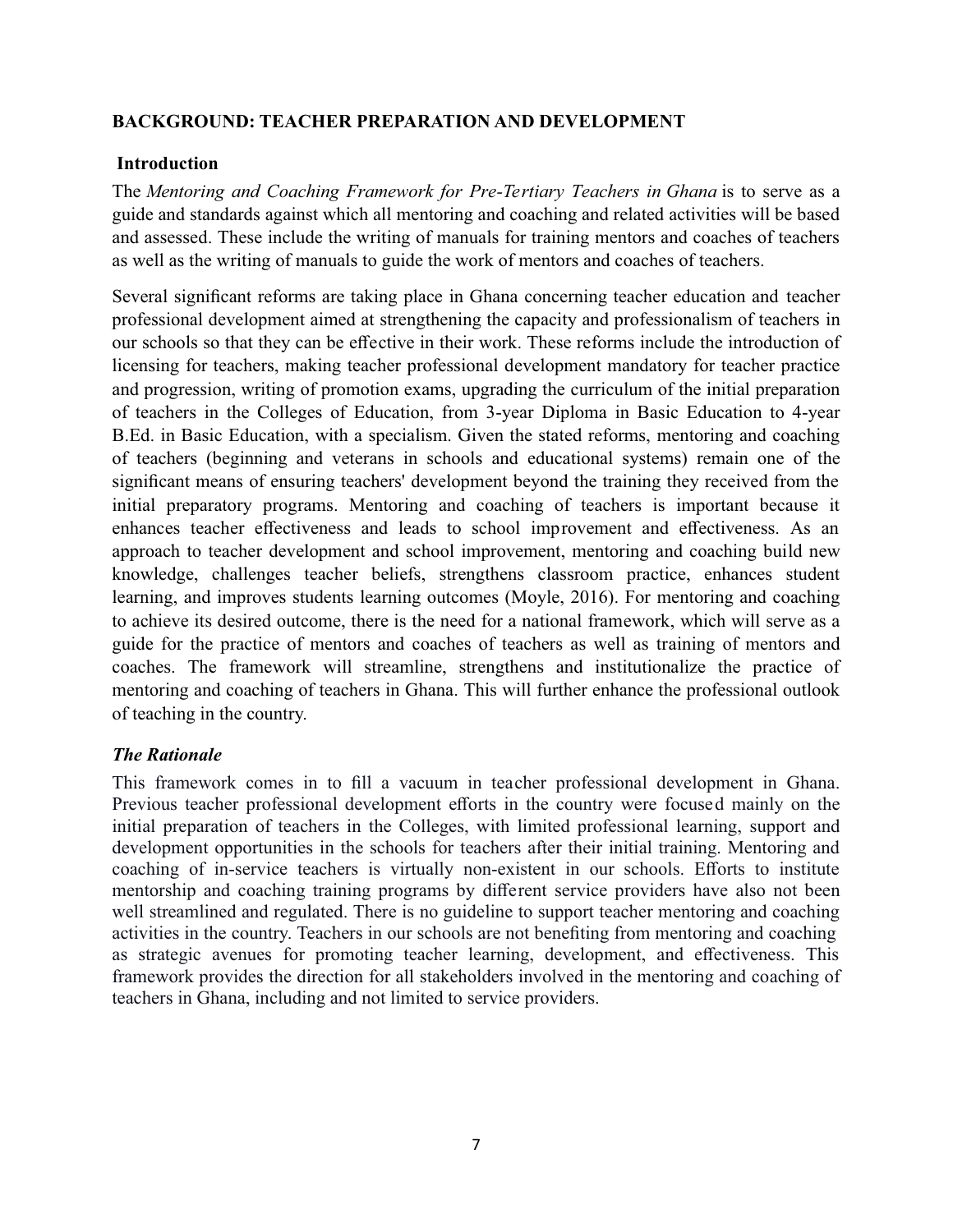# **CONCEPTUAL FRAMEWORK FOR MENTORING AND COACHING**

The conceptual framework of the proposed framework for mentoring and coaching of teachers in Ghana as illustrated in figure 1 includes the following elements:

- *Mentoring and coaching, understanding mentoring and coaching model*
- *The four pillars (knowledge and understanding of the curriculum; learner; school; and community).*
- *Whole school experience*
- *Competencies*
- *School improvement and effectiveness*



Fig. 1: Illustration of the Conceptual Framework for Mentoring and Coaching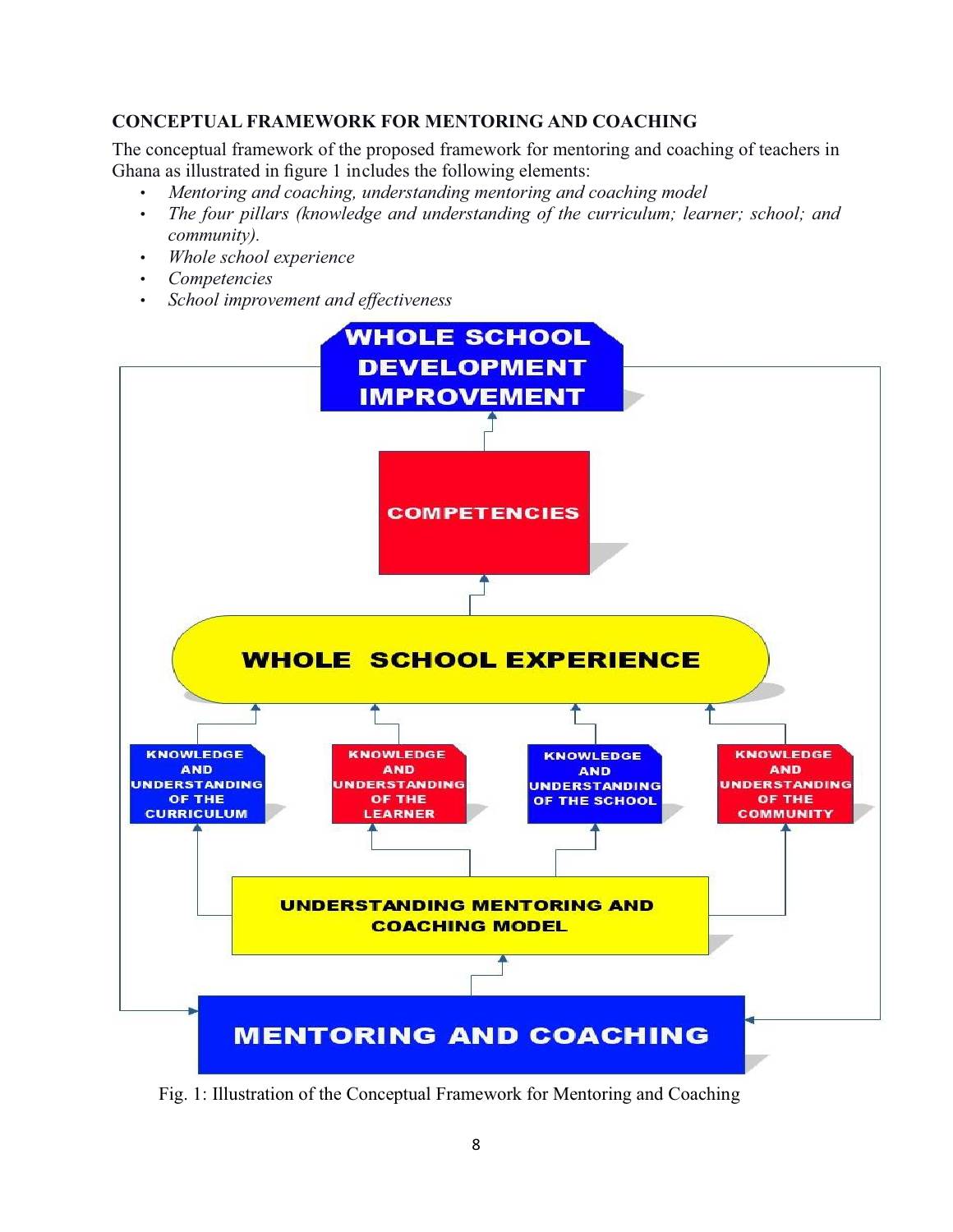#### **Mentoring and Coaching for School Improvement and Effectiveness**

The ultimate purpose of efforts towards mentoring and coaching of teachers in schools and the education system is to bring about school improvement and effectiveness. Mentoring and coaching of teachers are strategic avenues to support school improvement and effectiveness in the country. Situating mentoring and coaching of teachers within school improvement and effectiveness agenda of the country is important because, there is evidence to show that such "teacher professional development is critical to systemic educational reform and school improvement focused on enhancing learning outcomes for all children in public education" (Bredeson & Johansson, 2000, p. 387). Indeed, "student achievement is affected most directly by the quality of instruction, which in turn is influenced by capacity" (Youngs & King, 2002, p. 646). As has been indicated in the literature, "coaches and mentors believe that people have the inner resources to achieve improvement in their practices through coaching and mentoring process" (Moyle, 2016, p. 12).

#### **Mentoring and Coaching as a Whole School Experience**

Mentoring and Coaching of teachers (both beginning teachers and veterans) in Ghana focuses on enriching the whole school experience of the teacher to enhance their motivation, competence, and effectiveness. Teachers' experience in the schools should support their effectiveness in the classrooms, motivation as teachers and retention in the teaching profession. As school improvement and effectiveness strategies, "coaching and mentoring approaches in education build the knowledge and skills of teachers and school leaders" (Moyle, 2016, p. 12) and enhance their effectiveness. Mentoring and coaching framework of teachers in Ghana focuses on the whole-school experience of the teacher in terms of supporting the teachers concerning what they are supposed *to know, understand and be able to do* in the schools in line with the requirements of the National Teachers Standards of Ghana (NTS): *Professional Values a nd Attitudes; Professional Knowledge; and Professional Practice*.

The basic task of the mentors and coaches is to enrich teachers' school experience by supporting their learning and development so that they can have enhanced knowledge, understanding, and competencies to do their work effectively. Linking mentoring and coaching to what teachers need *to know, understand and be able to do* in line with the National Teachers Standards of Ghana should form the basis of training of mentors and subject coaches. It should also serve as a guide for the provision of mentoring and coaching services/support to teachers in the schools.

#### **Developing Teacher Competencies for Effective Teaching**

This framework for teacher mentoring and coaching, which is based whole school experience of the teacher is focused on improving competencies of teachers and make them effective in their work concerning the National Teachers Standards (NTS) for Ghana. The NTS contains standards on what teachers need *to know, understand and be able to do*, which will become the indicators for mentoring and coaching efforts. Mentoring and coaching are to be used to support teachers to become competent and effective practitioners. That way, they can contribute meaningfully towards improving students learning outcomes and making our schools effective.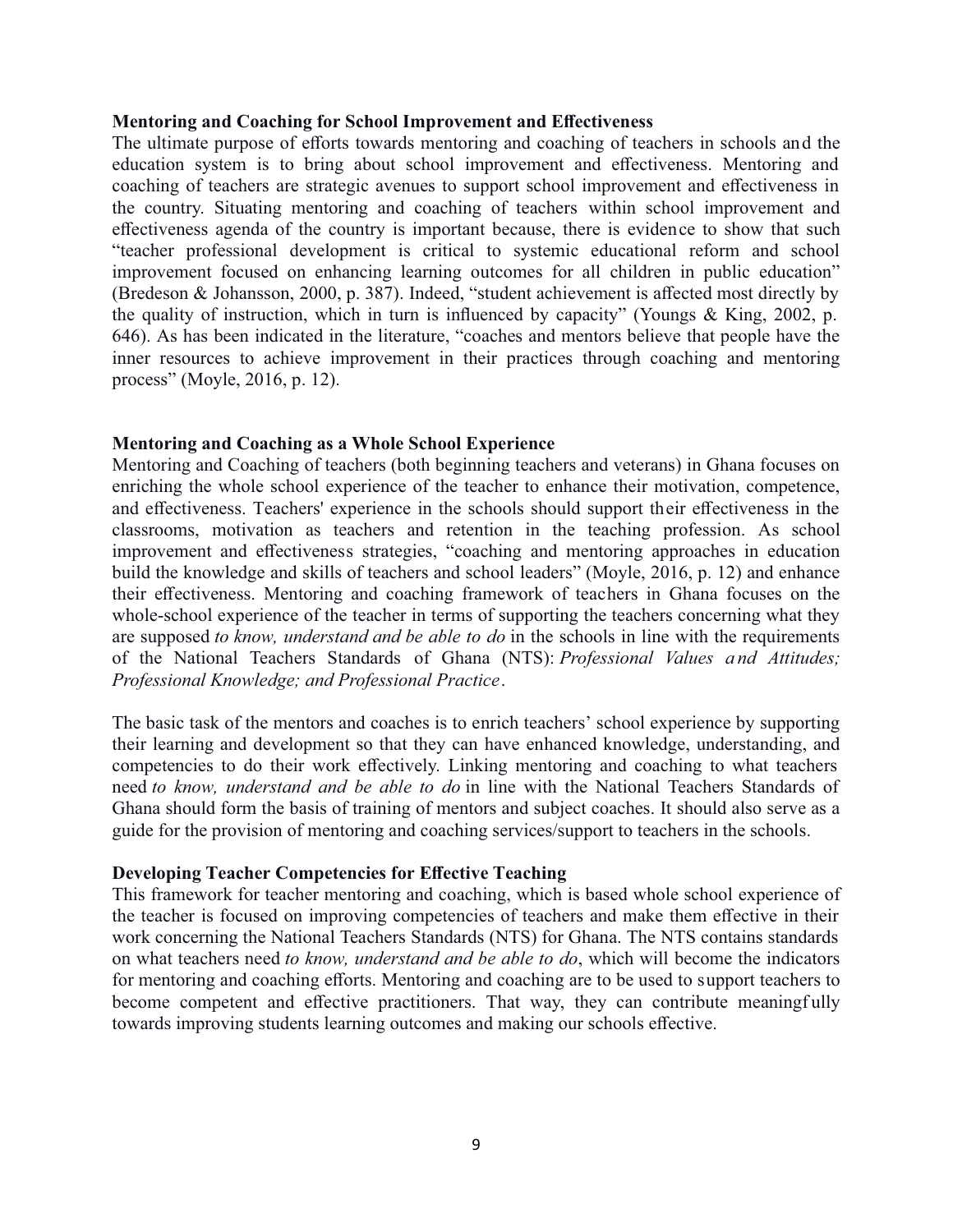# **THE PILLARS OF THE MENTORING AND COACHING FRAMEWORK**

The four pillars of the Mentoring and Coaching Framework for Pre-Tertiary Teachers in Ghana aligned to the NTS:

#### **1.** *Knowledge, Understanding, and Application of the School Curriculum*

Curriculum is designed with the learner in mind. It helps the teacher/mentee to support learners to link knowledge and skills in various fields and to facilitate interaction with peers and learners. The teacher's knowledge and understanding of the curriculum is important for effective teaching and learning. To support the teacher/mentee in this regard, the mentor needs to adapt to the *Reflective Practitioner Model and Coaching for High-Performance models* to support the teacher/mentee's professional growth. Below are some areas the mentees would need support on:

- The holistic knowledge, understanding, and application of the curriculum framework their work, in terms of:
	- o Subject and curriculum knowledge
	- o Subject content knowledge
	- o Pedagogy: Social constructivist approach
		- learner-centered strategies of teaching
		- active learning strategies
		- collaboration, cooperative learning strategies
		- inquiry, problem-solving strategies
		- play-based strategies of teaching with emphasis on 5 characteristics of play: Joyful, meaningful, iterative, socially interactive, and engaging
		- inclusion and gender-responsive strategies of teaching inclusion and gender responsive strategies of teaching and learning, which reflect Universal Design for Learning (UDL) principles
		- integration of technologies
	- Pedagogical content knowledge
		- Knowledge, understanding, and application of content and appropriate strategies for teaching at a particular level
	- Teachers and curriculum implementation
		- Lesson planning/Learning design
			- **•** Lesson delivery
		- Assessment of, for, as learning
		- Effective teaching

# **Mentor/Coach Support Indicators of Mentee learning and development** *Knowledge of educational frameworks and curriculum*

# **The Mentor/coach supports Mentee to:**

- Demonstrate familiarity with the education system and key policies guiding it.
- Gain a comprehensive knowledge of the official school curriculum, including learning outcomes, front matter knowledge of the curriculum.
- understand the provisions in the curriculum framework in terms of Aims, Values, Core Competencies, and School Time Allocations
- Have secure pedagogical content knowledge for the school and grade they teach.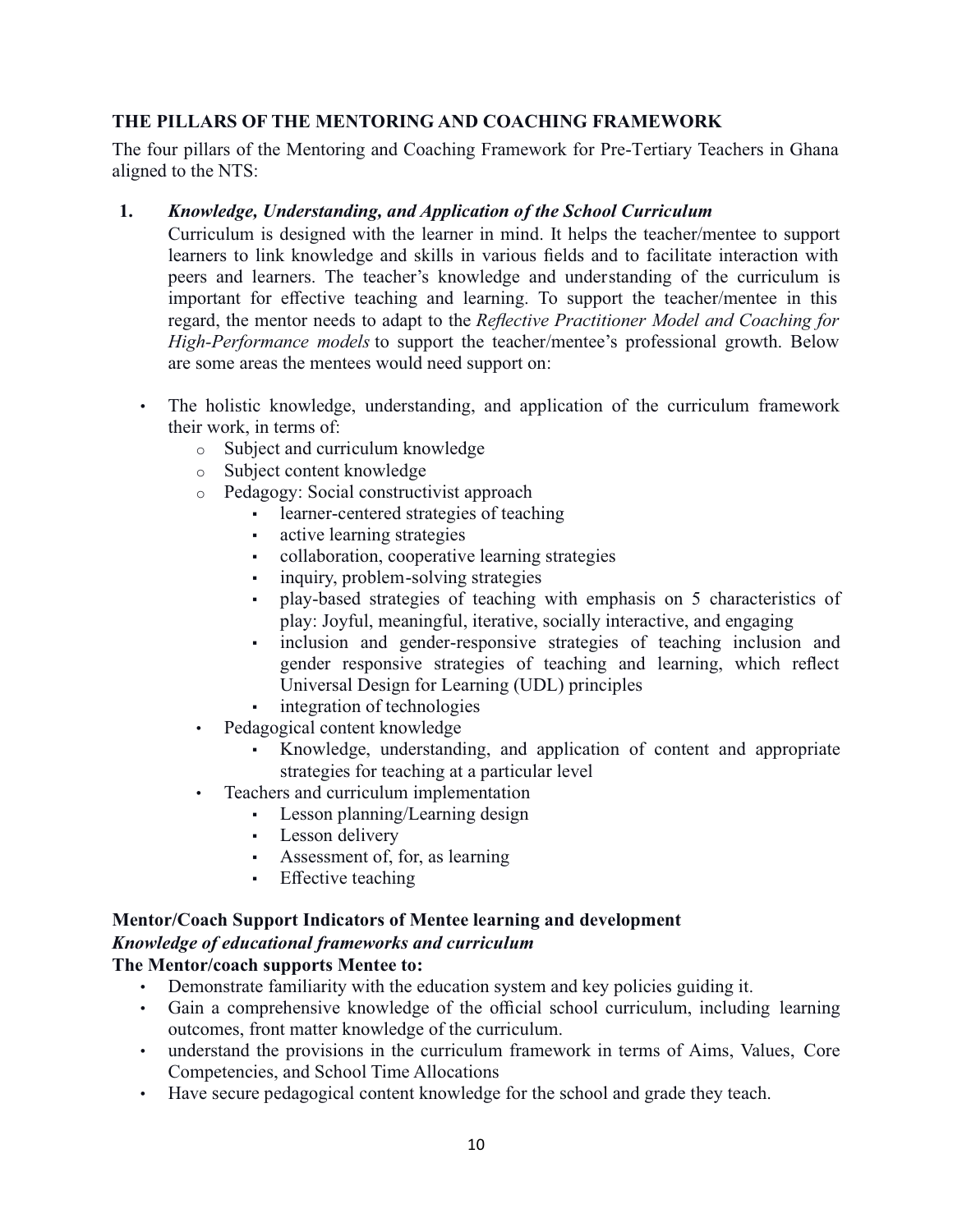- Understand the structure, scope, and sequence of individual subject curricula.
- Demonstrate adequate mastery of their teaching subjects and develop skills in assessment to monitor and evaluate learning
- At pre-primary and primary the mentor supports mentee to understand the curriculum for the years appropriate to multigrade classes; has good knowledge of how to teach beginning reading and numeracy and speaking, listening, reading and writing, and to use at least one Ghanaian language as a medium of instruction. (NTS 2 a, b, c, d; PTPDM 2.2.3)

#### *Teaching and Learning*

#### **The mentor/coach supports mentee to:**

- Develop the ability to select, adapt and/or develop pedagogical materials to meet learning objectives and student learning needs
- Prepare schemes of learning for a given academic year, term or week.
- Prepare daily lesson plans using the right pedagogical approaches and teaching resources
- Plans and delivers varied and challenging lessons, showing a clear grasp of the
- Intended outcomes of their teaching.
- Employ a variety of instructional strategies that encourages student participation and critical thinking.
- Pay attention to all learners, especially girls and students with Special Educational Needs.
- Use a Universal Design for Learning framework to encourage the participation and engagement of learners with diverse styles and needs
- Employ instructional strategies appropriate for mixed ability, multilingual and multi-age classes.
- Set meaningful tasks that encourage learner collaboration and lead to purposeful learning.
- Explain concepts using examples familiar to students.
- Explore the relationship between centered teaching practices including play and children's social and emotional development, learn about effective behavioural management strategies and self-care to become competent and effective practitioners.
- Produce and use a variety of teaching and learning resources including ICT, to enhance learning.
- Encourage creativity among learners
- Design a classroom space that inspires and supports children to learn through play.
- Create or setup parts of the learning spaces that are gender responsive.
- Become familiar with the recommended Teaching and Assessment approaches in the curriculum.
- Use of ICT as a tool for learning and assessment ( NTS 3 a, e, f. g, h, i, j; PTPDM 2.2.3)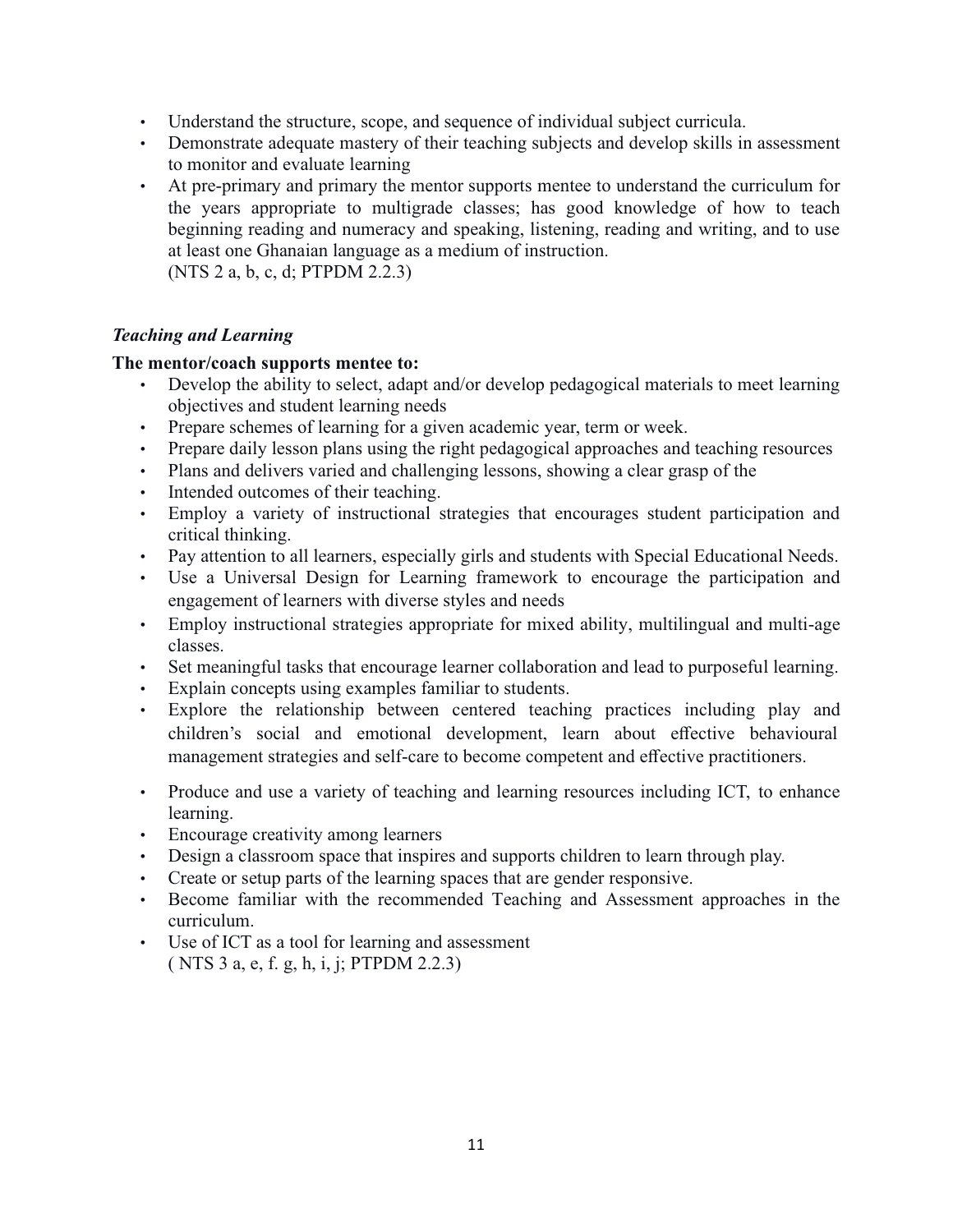#### *ASSESSMENT*

#### **The mentor/coach supports mentee to:**

- Select and design appropriate assessment tasks for a given lesson to support learning (based on the recommendations in the National Assessment Framework(s) and the Curriculum).
- Listen to learners and give constructive feedback.
- Identify and remediate learners' difficulties or misconceptions, referring students to receive additional assistance outside the classroom in addition to promoting their continued inclusion in the classroom.
- Demonstrates awareness of national and school learning outcomes of learners.
- Integrates a variety of assessment modes into teaching to support learning.
- Keeps meaningful records of every learner and communicates progress clearly to parents and learners.
- Uses objective criterion referencing to assess learners
- Carries out small-scale action research to improve practice. (NTS 3 b, k, l, m, n, o, p; NTPDM 2.2.3)

# *Communication and Interpersonal Skills*

# **The mentor/coach support the mentee to:**

- demonstrate instructional and social skills that would assist students to interact constructively with peers
- develop trusting and supportive relationships with students
- demonstrate the ability to share students' progress with parents and the school community
- demonstrate good command in both English and relevant Ghanaian language(s) (PTPDM 2.2.3)
- 2. **Knowledge and understanding of the learner and its implications for teaching**
	- Students' learning and development are important in the teaching and learning process. Teachers are to understand the learners they teach and use the understanding to organize teaching and learning situations. Teachers need to understand learners' behavior and be able to organize and manage learning environments and learners. It is important that teachers are supported to understand how children develop and learn in diverse contexts and be able to apply such an understanding in their teaching. Teachers should also be afforded the opportunity to appreciate and respect learners' cultural, linguistic, and socioeconomic backgrounds and inform their planning and teaching with that understanding. Mentors/coaches are encouraged to use ideas contained in the recommended models in this framework to support teachers learning and the ability to apply an understanding of their learners in their teaching.
	- Knowledge of the learner and management of the learning environment
		- o Human growth, development, and learning
		- o Motivation
		- o Transfer of learning
		- o Diversity/inclusion of learners; learning styles; multiple intelligences; cultural/ethnicity, religion, gender, disability.
		- o Needs wants and the best interest of children
		- o Supervision, care, and safety of children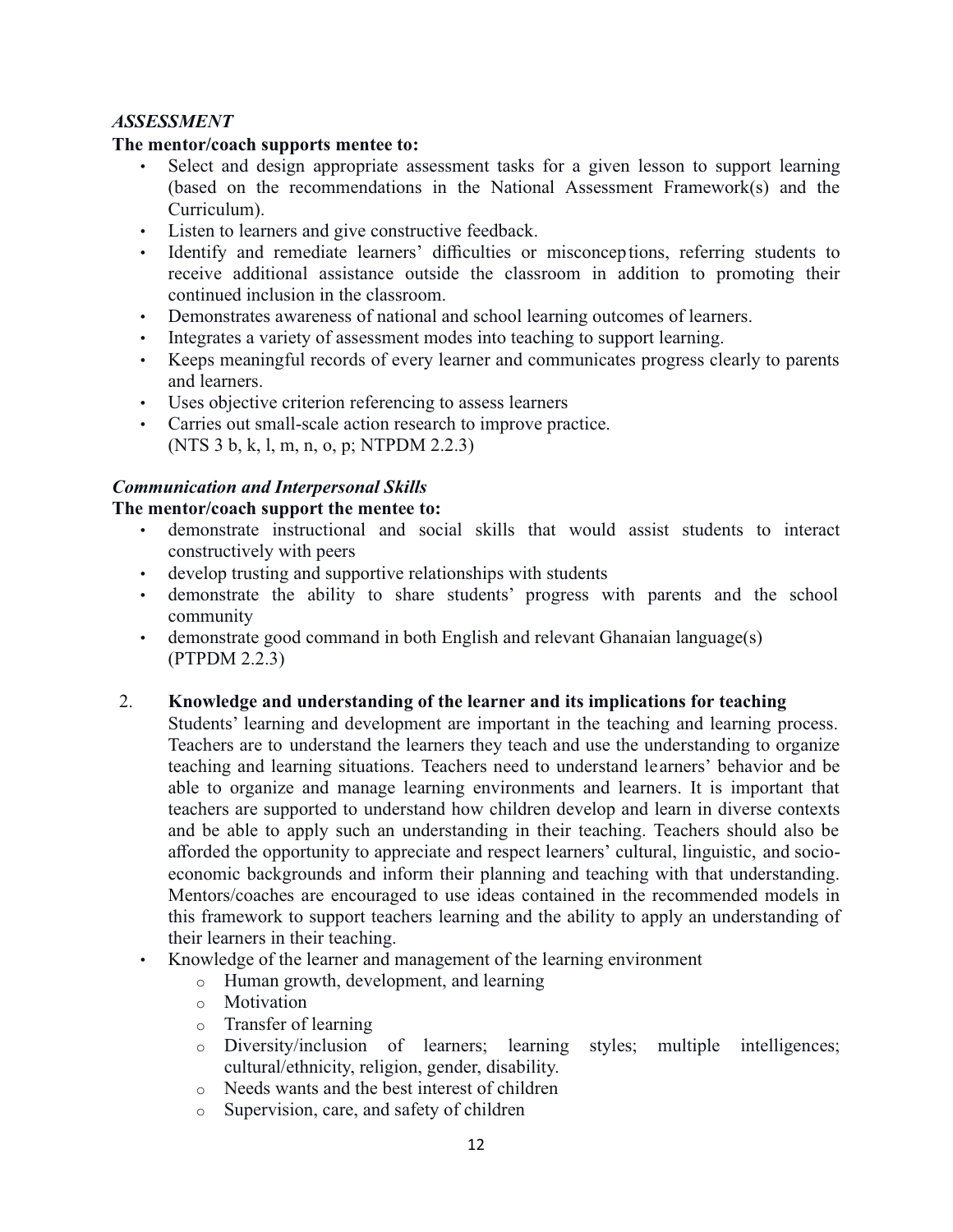- o Management of student behavior in schools and classrooms/Child-friendly school discipline
- o Safe, respectful and responsible learner
- o Peer learning/peer support

#### *Mentor/Coach Support Indicators of Mentee learning and development* **The mentor/coach supports mentee to:**

- 1. Understand how learners develop and learn in diverse contexts and apply this in his or her teaching.
- 2. Take accounts of and respects learners' cultural, linguistic, socio-economic and educational backgrounds in planning and teaching.
- 3. Create a safe and encouraging learning environment for learners.
- 4. Apply positive discipline techniques to manage learners' behavior; develop appropriate classroom management skills that do not dehumanize the child.
- 5. Understand the needs, wants and the best interest of children.
- 6. Manage student behavior in classrooms/ use child-friendly school disciplinary strategies.
- 7. Create a safe, encouraging learning environment.
- 8. Build community in the classrooms
- 9. Manages behavior and learning with small and large classes. (NTS 2 e, f, 3 c, d; PTPDM 2.2.3)

# 3. **Knowledge of the school**

Mentors and coaches are encouraged to use ideas contained in the recommended models in this framework to help the mentee/ teacher understand the history, mandate, and structure of the school as a community, relationship with internal stakeholders, individual differences, etc. in order to build his/her holistic knowledge of the school as a community and entity. Issues such as those outlined below will further support the teacher/mentee have a broader knowledge of the school and be able to contribute effectively towards whole-school improvement and effectiveness:

- School as a community and institution
	- o History, vision, and mission of the school
	- o School as a community and its components
	- o Personal and professional development, including psycho-social/emotional development
	- o A community of practice, school-based CPD
	- o Collaboration, Team planning, and teaching
	- o Collegiality/peer-relations
	- o Relations with school leadership/administrations including SMCs/school board
	- o Participatory action research
	- o School citizenship, professional conduct of teachers
	- o Leadership qualities in the classroom and wider school, effective schools, school improvement
	- o Safe and non-violent school environment
		- Safe teacher (what safe teacher does)
			- Safe learning environment
			- Safe use of teaching and learning resources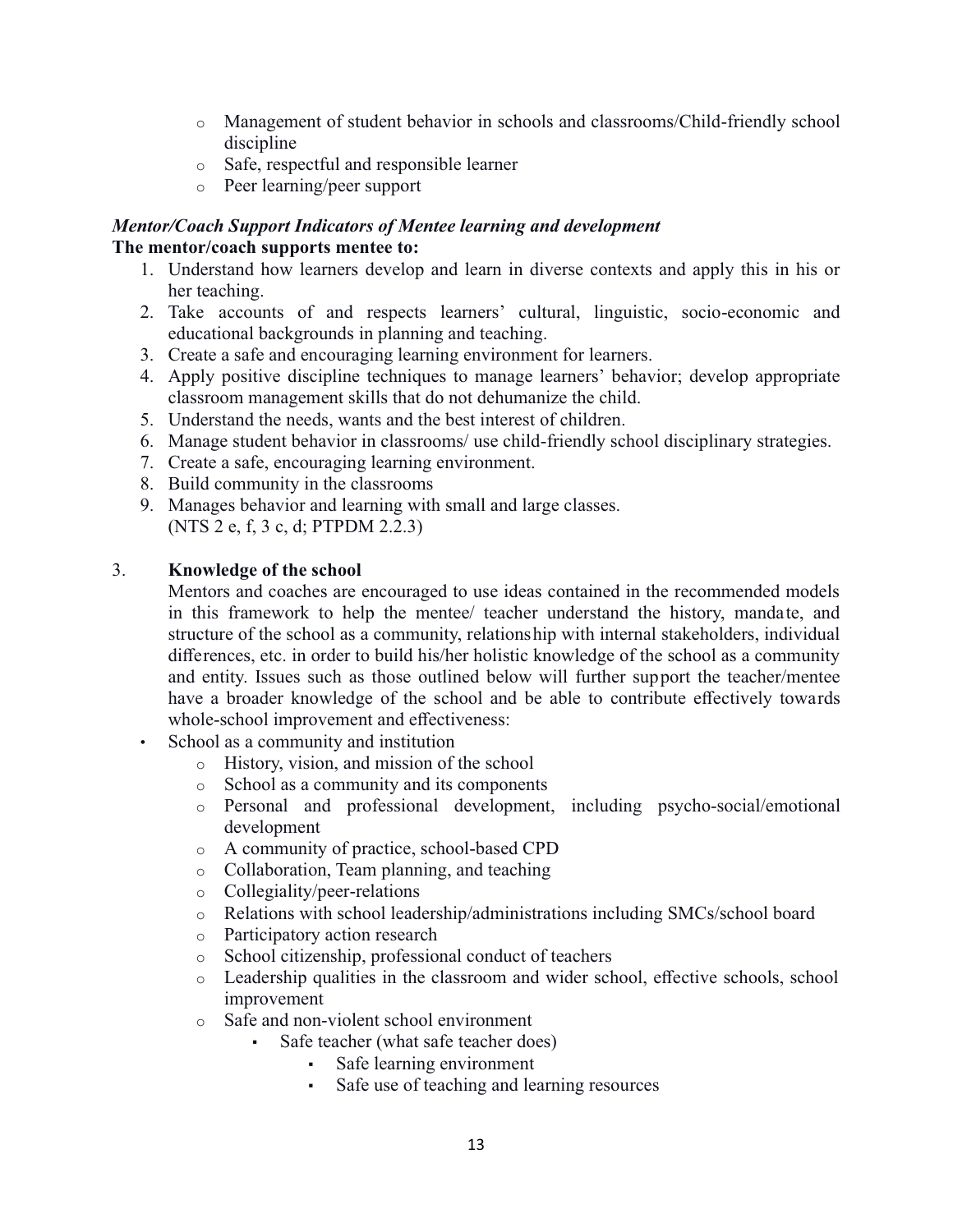- School health and sanitation
	- food safety and nutrition
	- classroom sanitation

#### *Mentor/Coach Support Indicators of Mentee learning and development* **The mentor/coach support the mentee to:**

- become familiar with the vision and mission of the school
- apply the legal and ethical teacher codes of conduct in his/her practice as a professional teacher
- Critically and collectively reflect to improve teaching and learning
- Engage positively with colleagues, learners, School Management Committees, etc. as part of a community of practice.
- Develop a positive teacher identity and acts as a good role model for students
- See his or her role as a potential agent of change in the school, community, and country.
- Demonstrate willingness and ability to take on school management and leadership responsibilities
- Contribute effectively towards the formation and successful management of Coaching and Professional Learning Communities in the School. (NTS1 a, b, c, d, e, f, g; PTPDM 2.2.3)

# 4. **Knowledge and understanding of the School-Community Relations**

- Schools are established by communities and are situated in communities for the good of members of the communities. Teachers and other school personnel need to be supported to understand issues regarding the community in which they work and how to leverage the community to support teaching and learning. Teachers need an understanding of how the community affects the school and vice versa. Mentors and coaches need to help teachers to know the stakeholders in the community, and how they can relate and work together with them to achieve the aims of the schools. Mentors and coaches can help teachers to learn and apply knowledge of the following areas in their teaching.
- School and the Community
	- o Parents involvement/participation in education: working with parents to support students learning, encouraging parental participation
	- o School-community relations; PTAs, the impact of community on / society on education, the impact of schools on community
	- o Teaching and working in rural/urban communities, faith-based communities
	- o Mobilizing community support for schools

# *Mentor/Coach Supports and Indicators of Mentee Learning and Development*

# **The mentor/coach supports mentee to:**

- Engage positively with parents, Parent-Teacher Associations and the community.
- Keep meaningful records of every learner and communicates progress clearly to parents and learners.
- Relate well with people in the community where the school is located
- Use knowledge of the community to build a relationship and support students learning
- Make use of community resources to support teaching and learning
- (NTS 1 e, g; PTPDM 2.2.3)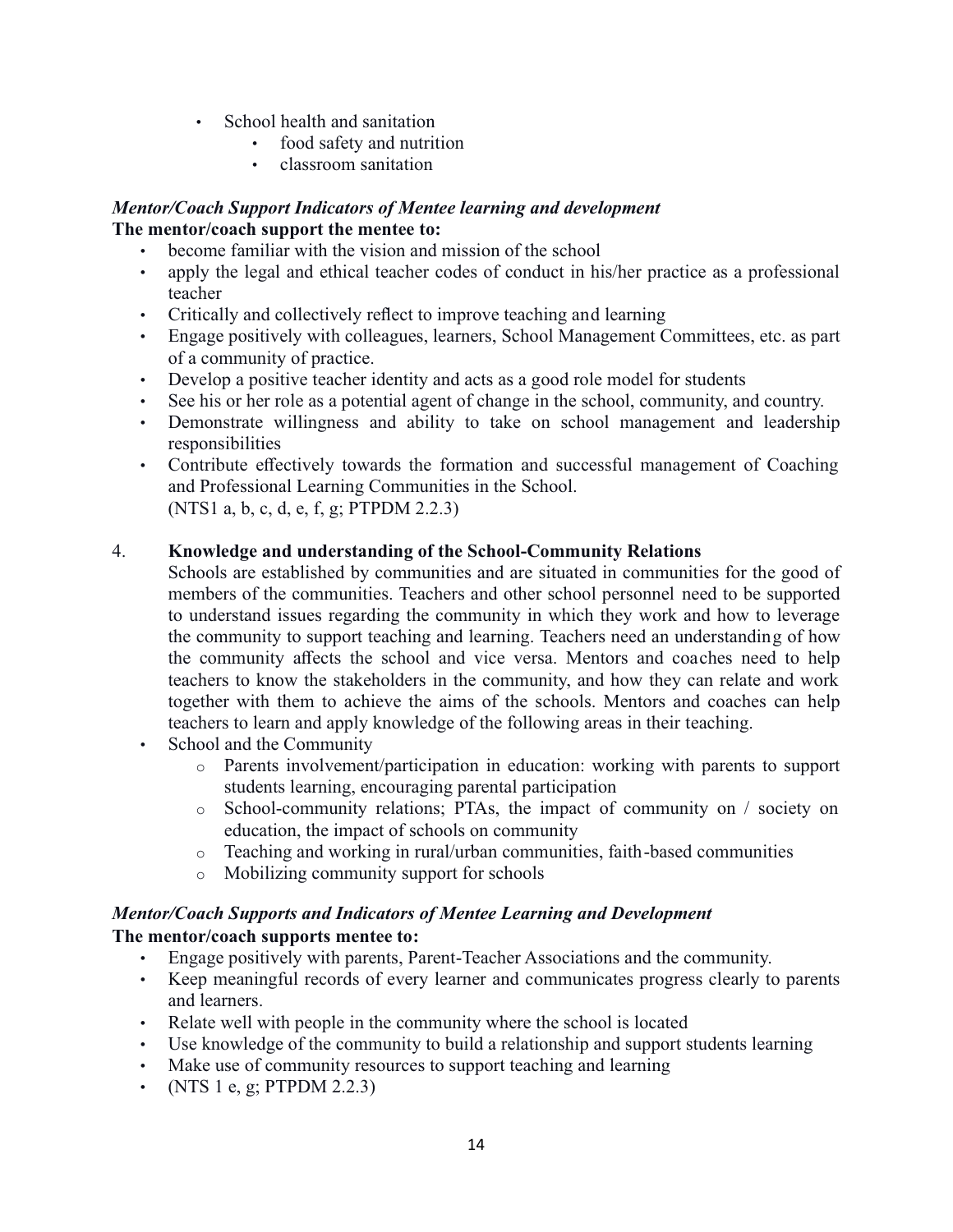#### **Knowledge and Understanding of Mentoring and Coaching Models**

To get better results from mentoring and coaching of teachers, teachers would need to be supported with an understanding of mentoring and coaching, its processes and models. Teachers also need to understand the impact of mentoring on teacher motivation and effectiveness, implementation of the new curriculum as well as school improvement and effectiveness. Mentors can support teachers with an understanding of these areas:

- Understanding models of Mentoring and Coaching
	- o Mentoring and coaching processes
	- o Models of mentoring/models of coaching
	- o The Reflective Practice, Reflective log
	- o Action Research
	- o Clinical supervision model

#### *Mentor/Coach Support and Indicators of Mentee Learning and Development*

#### **The mentor/coach supports the mentee to:**

- Discuss the models of mentoring coaching appropriate for the professional development of teachers in Ghana
- Improve on their learner-centered teaching practices through training for Play-Based Learning and for Positive Learning Environments, coaching and mentoring and peer learning through the Community of Practice (CoP)
- Discuss how mentoring and coaching can be used to support the implementation of the new curriculum
- Differentiate between mentoring coaching
- Describe the processes and principles of mentoring and coaching
- Examine the place of mentoring and caching of teachers in school improvement and effectiveness
- Qualities of good mentors and coaches
- Outline the expected behaviors of mentees
- Discuss the benefits of mentoring and coaching to the work of teachers
- Engage in reflective practice- Reflective log
- Participate in action research
- Contribute to discussions during pre and post- clinical supervision meetings
- Use mentoring and coaching process to learn to improve on practice (NTS 3 b)

# *Mentorship and Coaching Models*

This proposed *Mentoring and Coaching Framework for Pre-Tertiary Teachers in Ghana* is founded on the ideals and ideas the *Reflective Practitioner Model* of mentorship and the *Coaching for High-Performance Model*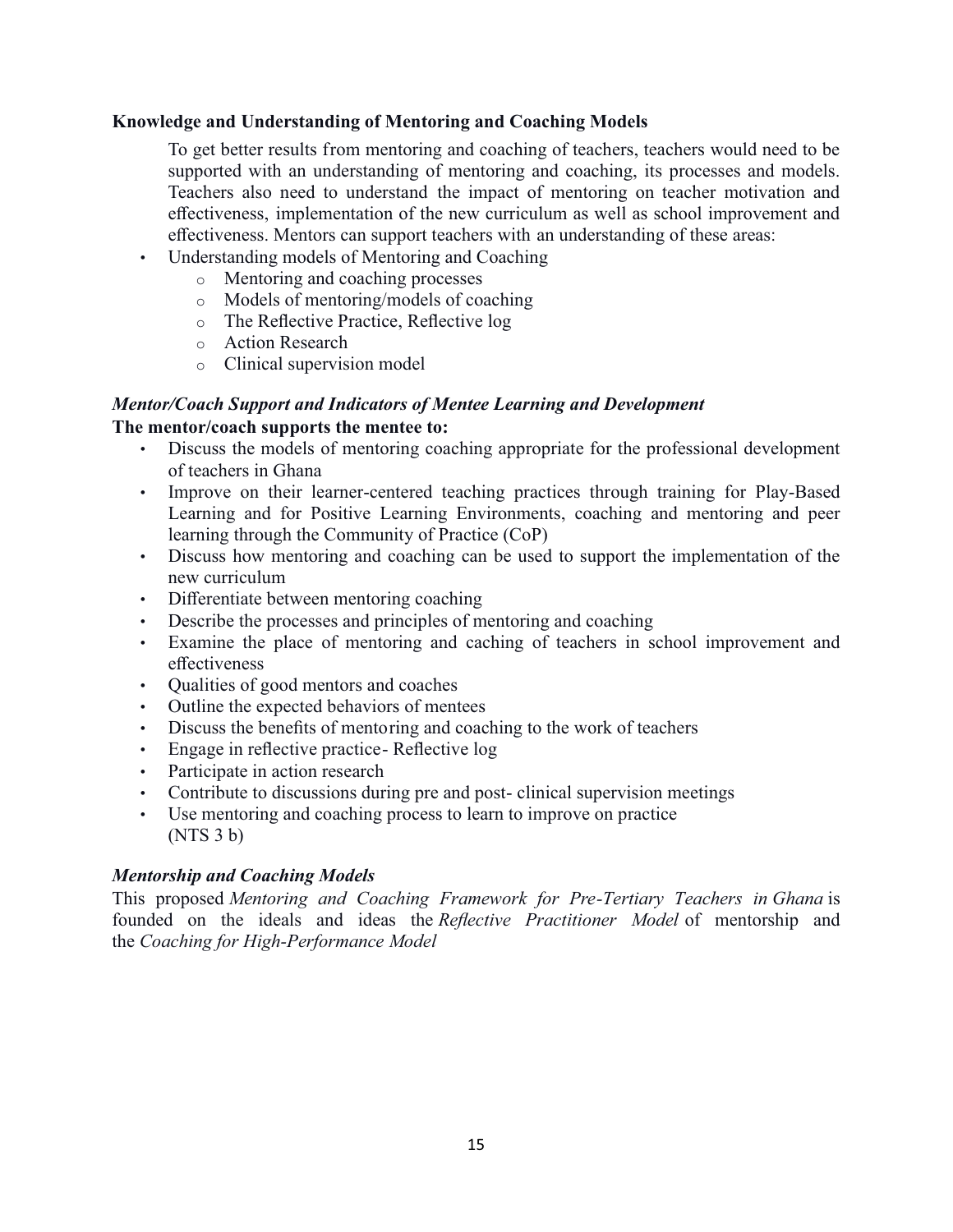# **THE REFLECTIVE PRACTITIONER MODEL**

Mentorship models include the Apprenticeship Model, the Competency-Based Model and the Reflective Practioner Model. However, as a country we advocate for the Refle ctive Practioner Model. The Reflective Practioner Model provides the mentee the opportunity to do selfassessment and an introspection in developing reflective logs. This model is founded on the ideals of Clinical Supervision. The Clinical Supervision has *three stages, namely:*

- *i. Pre-Observation*
- *ii. Observation*
- *iii. Post-Observation*

#### *The Coaching for High-Performance Model*

Coaching for high performance focuses on making coaching results-oriented by helping the teachers to become more committed and productive in their roles and expectations in line with the NTS. Both the coach and coachee need to become aware that, the ultimate purpose of this model of coaching is enhancing high performance (of teachers) by making them focus on increased commitment and improved results, in terms of students' learning outcomes. Coaching for high performance, which recommends that the coach support the teacher around the following questions: *How do you know yourself? What do you do? How do you do it?*

#### **How do you know yourself?**

The coaching process supports teachers to become aware of themselves in terms of their:

- new working environment
- professional philosophy of teaching and how it's aligned with the philosophy of education in Ghana, vision and mission statements of their schools
- values and how they are aligned with that of their schools
- strengths and weaknesses
- personal learning styles (visual, auditory, tactile, reading/writing)

#### **What do you do?**

The coaching process supports and guides teachers to become clear about their established duties (what they do) and recognize their competencies in terms of their:

- roles/duties and expectations
- preparation to teach
- lesson delivery
- assessment
- supervision and care of all learners, including students with diverse needs
- service to the school
- professional development

# **How do you do it?**

Coaching for high-performance support teachers to move attention from knowledge about 'what they do' to reflect on 'how they do what they do' and 'how best to do it'. Concerning how teachers should do what they do, the NTS and *PTPDM policy framework* provides the standards of professional practice, which can serve as a guide.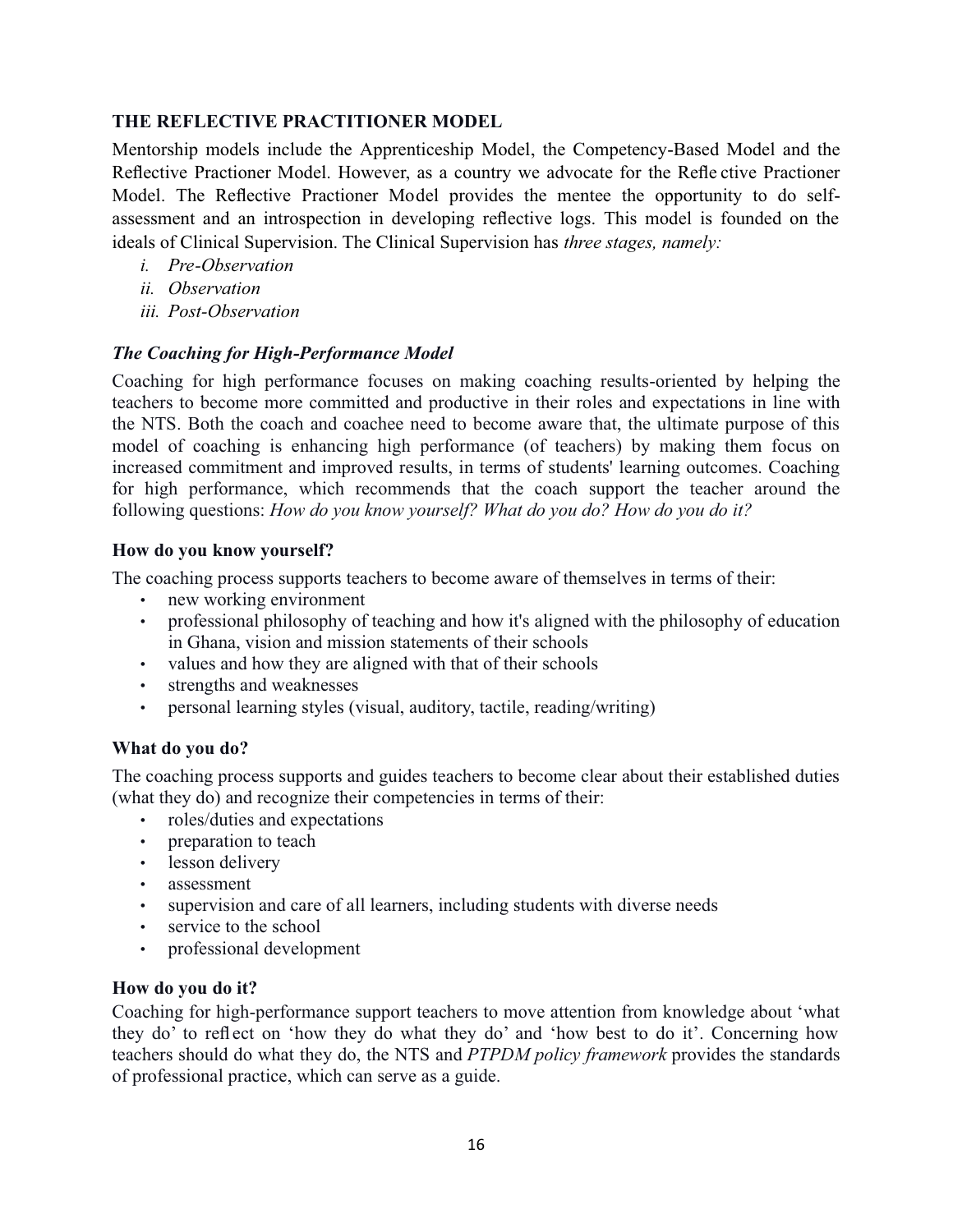# **GUIDELINES FOR CONDUCTING HIGH PERFORMANCE COACHING AND MENTORING**

Usually, coaching and mentoring target high performance and improvement at work. It focuses on specific goals and skills. This method emphasizes the relationship and communication between the supervisor and the supervised, to facilitate the desired change in behaviour. Reflective conversation as part of the coaching process encourages both the teacher and the coach to think more deeply about what is happening in the classroom to improve pupil-learning outcomes. It involves asking reflective questions, which are often open-ended e.g. "What can you do to improve your questioning techniques in teaching Creative Arts?"

Every coach has his or her own style of coaching. These are some guidelines to keep in mind when conducting high performance coaching.

- **Consistency:** This is extremely important when conducting high performance coaching. It means putting timelines into your coaching program and setting clear expectations to support people grow.
- **Clear expectations:** This involves establishing some metrics to measure the progress. One way to do this is to have a pre-coaching session where the coach and coaches work together to set reasonable expectations.
- **One-on- one coaching:** Coaching for performance involves spending more time with an individual and giving him/her attention aimed at dealing with specific issues or skills.
- **Be a good listener**: Active listening helps coaches/mentors to take note of issues that need to be addressed and challenge the coaches to come out with solutions to those issues.
- **Hold your coachees/Mentees accountable:** This entails helping the coaches to be accountable to his/her decisions and commitments.
- **Give effective feedback:** Keep feedback focused on essential aspects of instruction which promote learner achievement. Focus on a small number of suggestions and monitor those improvements over time.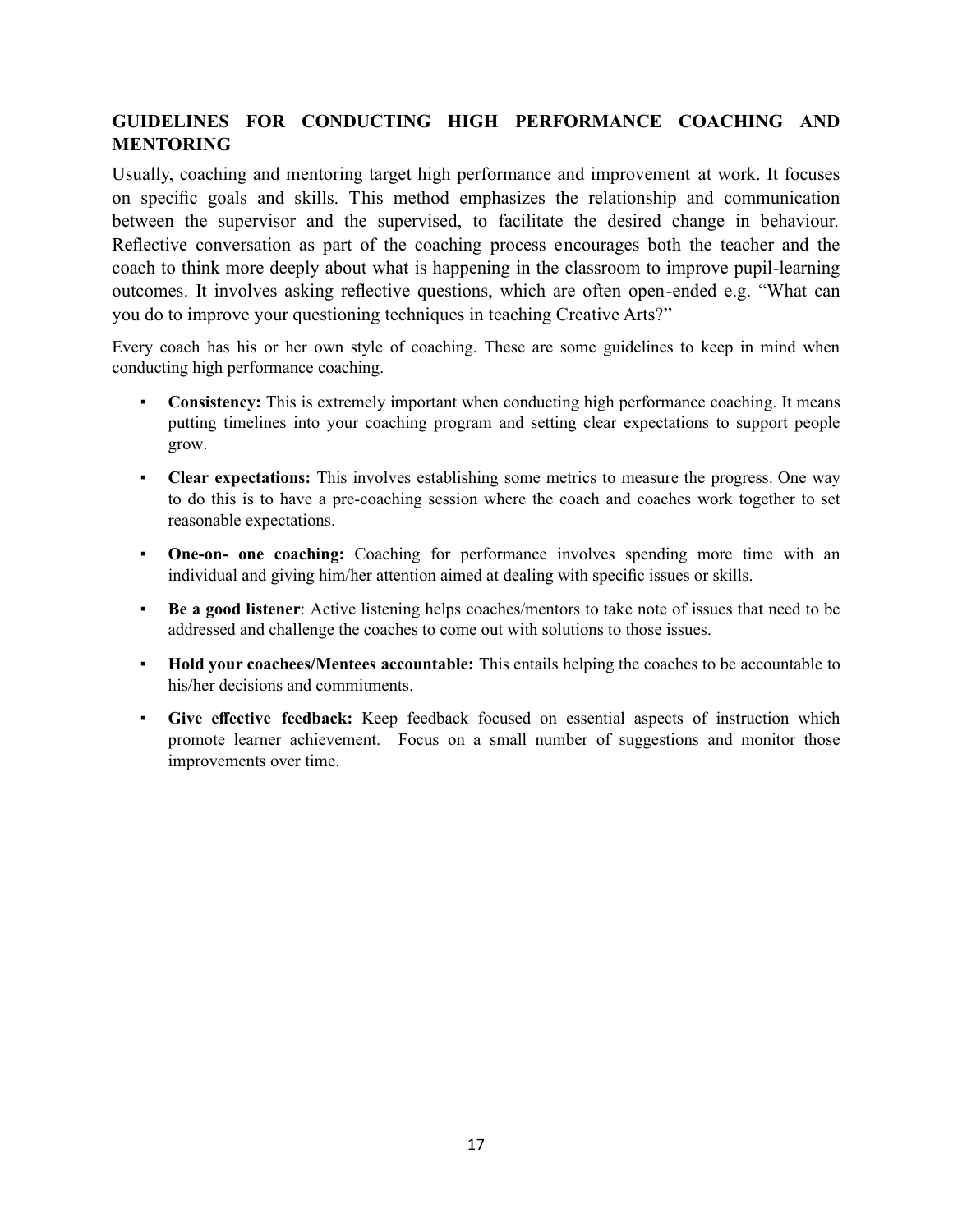#### **Roles and Expectations of Mentors and Coaches**

- Set high performance expectations. Set goals and objectives for the mentoring and coaching process
- Develop mentoring/coaching schedule/work plan with the mentee.
- Help mentees to articulate their aspirations and then realize their potentials through identifying their strengths and weaknesses. Assist mentees to discover and overcome their personal barriers
- Shares critical knowledge with mentee
- Establish and build on rapport and professional relationship throughout the mentoring and coaching process
- Review mentoring progress through monitoring at regular intervals with a view to enhance performance by providing tuition, encouragement and constructive feedback. Provide regular and tailored feedback.
- Help build self-confidence in mentee
- Encourage professional behavior
- Employ effective communication skills with coachees to understand their goals and ambitions
- Developing training programmes suited for the level and pace of mentee
- Advise on health and lifestyle issues where necessary
- Teaching/modeling of relevant skills, tactics and techniques
- Recognize, celebrate and reward achievements by the mentee.
- Promote acceptance of diversity in the classroom, including instruction of students with diverse learning needs.

The following ideas on *roles and responsibilities of coaches versus supervisors* from Pflepsen (2019) can be useful to coaching and mentoring support to teachers in Ghana.

| Roles and responsibilities of coaches versus supervisors |                                                         |  |  |
|----------------------------------------------------------|---------------------------------------------------------|--|--|
| Coaches                                                  | <b>Supervisors</b>                                      |  |  |
| While the activities an individual coach conducts        | In contrast to the teacher-focused activities           |  |  |
| will vary depending on a program's goals, the            | conducted by coaches, school supervisors are            |  |  |
| coach's skill level and a teacher's needs, support       | likely to engage in the following activities,           |  |  |
| is focused on teacher practices in the classroom.        | focused on the school level:                            |  |  |
| Common activities include the following:                 | Verify required documentation<br>٠<br><b>1S</b>         |  |  |
| Observe teacher's lesson delivery                        | available at the school (e.g., enrollment               |  |  |
| Co-plan and/or co-teach a lesson                         | register)                                               |  |  |
| Model instructional practices                            | Verify school enrollment<br>$\bullet$                   |  |  |
| Demonstrate how to<br>make<br>use<br>or                  | Verify teachers have a lesson plan—but<br>$\bullet$     |  |  |
| instructional materials                                  | do not co-plan or co-teach a lesson                     |  |  |
| Help teachers to do so and identify how                  | Verify teachers and school director are in<br>٠         |  |  |
| results can inform instruction                           | attendance                                              |  |  |
| Discuss challenges or problems<br>and                    | with school<br>leadership<br>Discuss<br>$\bullet$       |  |  |
| identifying potential solutions                          | management-related issues                               |  |  |
| Train teachers and provide professional                  | Visit a classroom, usually briefly, to see<br>$\bullet$ |  |  |
| development opportunities, either in a formal            | teachers at work                                        |  |  |
| workshop setting or in small groups                      | Gather data from (sampled) classrooms to                |  |  |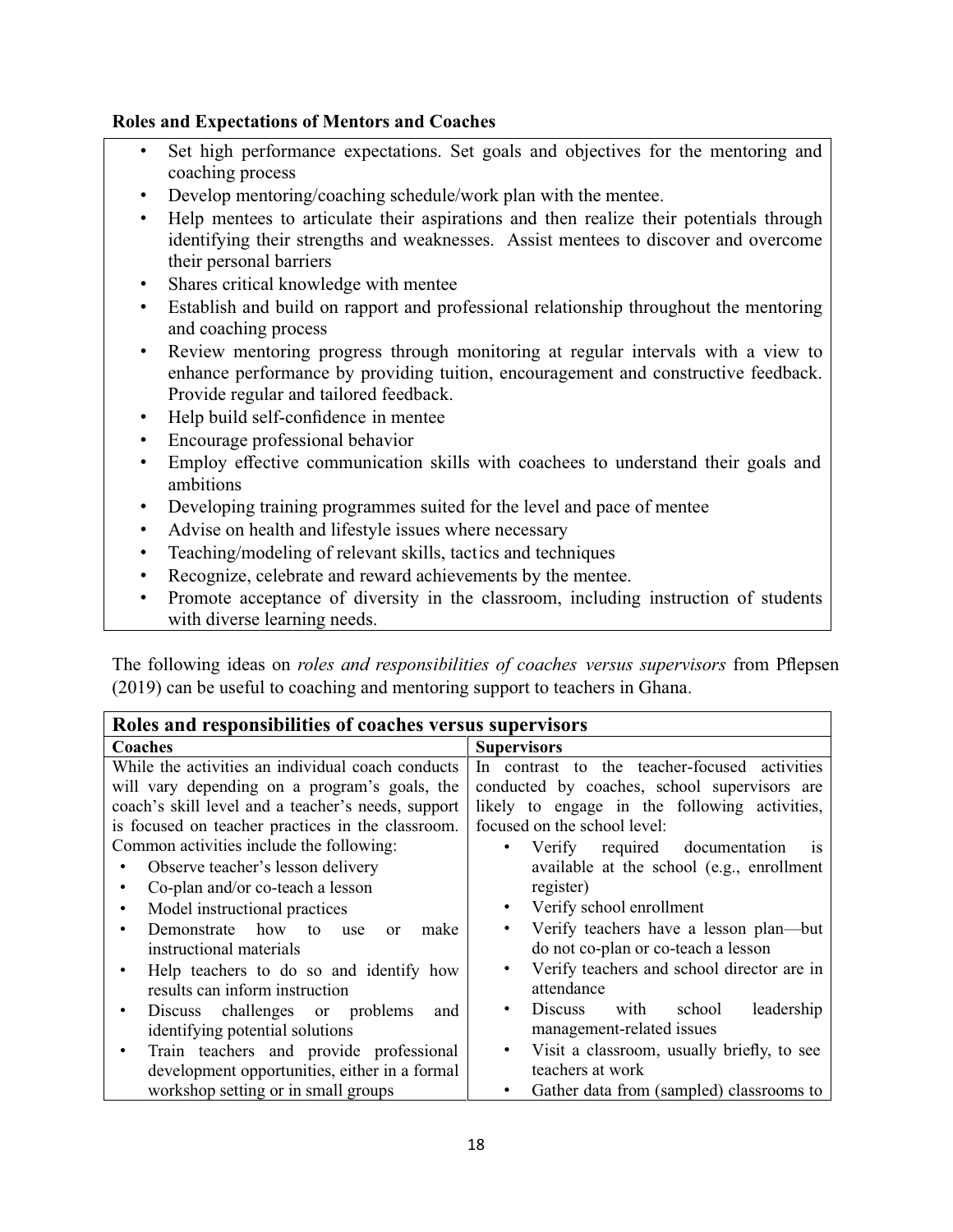| Assist teachers to develop conflict-coping     | inform program implementation |
|------------------------------------------------|-------------------------------|
| skills, engage in peer support, and employ     |                               |
| appropriate strategies for reducing their      |                               |
| psychosocial stress and that of their students |                               |

# *Selection and Training of Mentors and Coaches*

The selection of mentors and coaches for training and practice in schools will be done at the District, Regional and National levels. The following attributes of successful mentoring relationship will be part of the criteria for selection of mentors/coaches for training and practice at all levels:

- Communication skills
- Exemplary teaching skills and professionalism
- Ability to guide and suggest ideas for improvement
- Patience
- Genuine interest in developing others
- Confidence building
- Time and willingness to devote relationship
- Goal setting, clarity and action planning
- Reflective dialogue and openness to receiving feedback
- Empathy
- Enthusiastic/positive outlook
- Commitment to the principles of inclusive education for all learners
- Having values, trust, and integrity/honesty
- Open and transparent
- Ability to read and understand
- Good organizational and interpersonal skills
- keeping intervention to minimum
- Information seeking and questioning
- Reflective practice
- Evaluating and assessing the professional growth of the mentee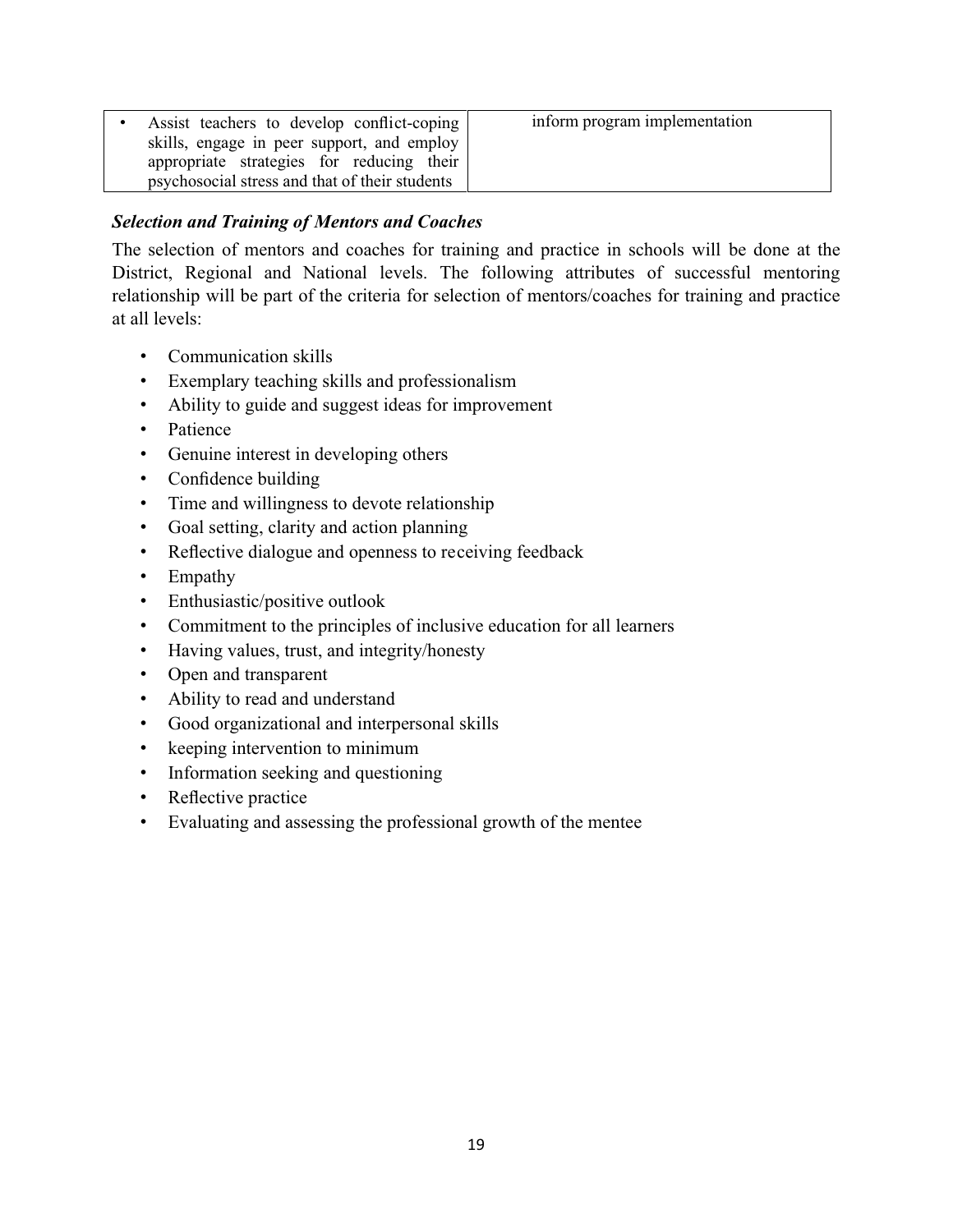#### *Who is a mentee?*

A mentee is a learner or novice professional who initiates interactive connection with a mentor to identify his/her strengths, challenges and seek support for improvement or to improve practice.

# *Roles and Expectations of a Mentee*

Mentoring and coaching is a partnership between two individuals, the mentor and the mentee. The mentee decides upon the amount of support and guidance he/she needs. The mentee should take the initiative to ask for support or advice and to tackle assignments that are more challenging. Some basic expectations of a mentee are:

- Willing and eagerness to learn
- Ability and willingness to work as a team player
- Patience and willingness to receive feedback and support
- Risk taking
- Have a positive attitude

# **Roles of a Mentee**

A person receiving professional support from a mentor/coach should be able to**:**

- Listen and respect the opportunities, limitations and format of the mentoring relationship.
- Take notes when appropriate, ask good questions and have a purpose for his/her questions.
- Prepare the goals and objectives you have for your career. Be prepared to ask for specific guidance and advice on your goals, plans and strategic ideas.
- Take the initiative to ask for feedback.
- Always be considerate and respect your mentor's time. Be thorough, but succinct in your explanations, experiences and comments.
- Return phone calls promptly and be on time with commitments or meetings.
- Pay attention to advice or suggestions you receive and act on them.
- Express your appreciation for every form of assistance you get.
- Make only positive or neutral comments about your mentor/coach to others. If you disagree with your mentor's values, behaviors, or attitudes, discuss it with him/her directly. Respect your mentor's confidence and trust.
- Ensure your mentoring connection does not give the appearance of favoritism or any inappropriate romantic relationships.